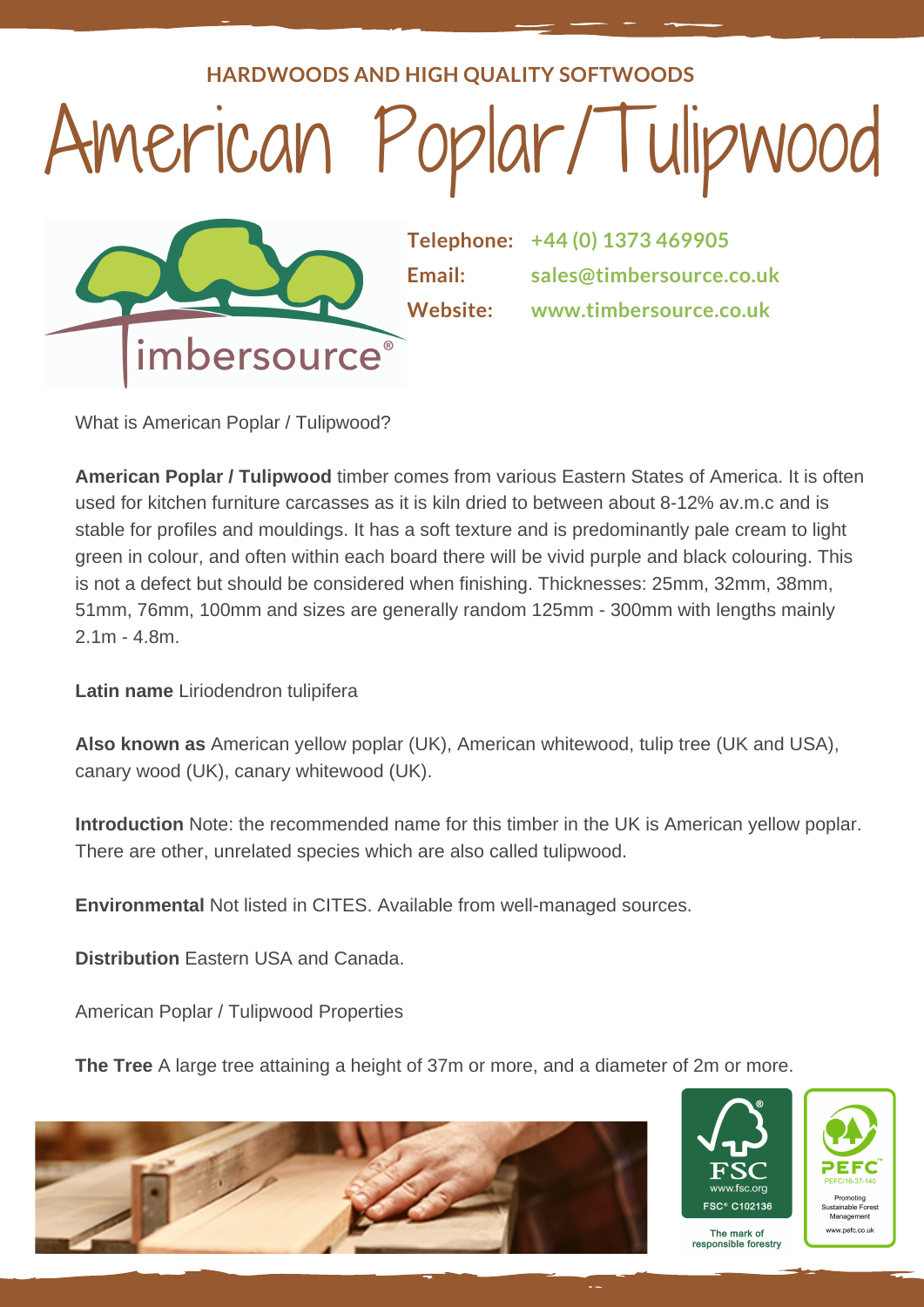### **HARDWOODS AND HIGH QUALITY SOFTWOODS**

## American Poplar/Tulipwood



**Email: Website:**

**Telephone: +44 (0) 1373 469905 sales@timbersource.co.uk www.timbersource.co.uk**

**The Timber** The sapwood is white, and in second-growth trees, very wide; the heartwood is variable in colour, ranging from olive green to yellow to brown, and may be streaked with steelblue. The annual growth terminates in a white band of parenchyma giving a subdued figure to longitudinal surfaces. The wood is' straight-grained, fine-textured, soft and light in weight about 510 kg/m<sup>3</sup> when dried.

**Drying** Dries easily and well, with little degrade

**Strength** Similar to Idigbo (Terminalia ivorensis) in general strength properties.

**Working Qualities** Good - Easy to work, and finishes to a fine, smooth surface. Takes nails and screws without tending to split, glues well, can be stained polishes or painted, and holds hard enamel finishes excellently.

**Durability** Slightly durable, non-resistance to decay. Heartwood is moderately resistant to preservative treatment, sapwood is permeable.

**Moisture Movement** Medium

**Physical Properties** Low bending, shock resistance, stiffness and compression properties. Medium steam bending.

**Density** (mean, Kg/m<sup>3</sup>) 510







The mark of responsible forestry www.pefc.co.ul